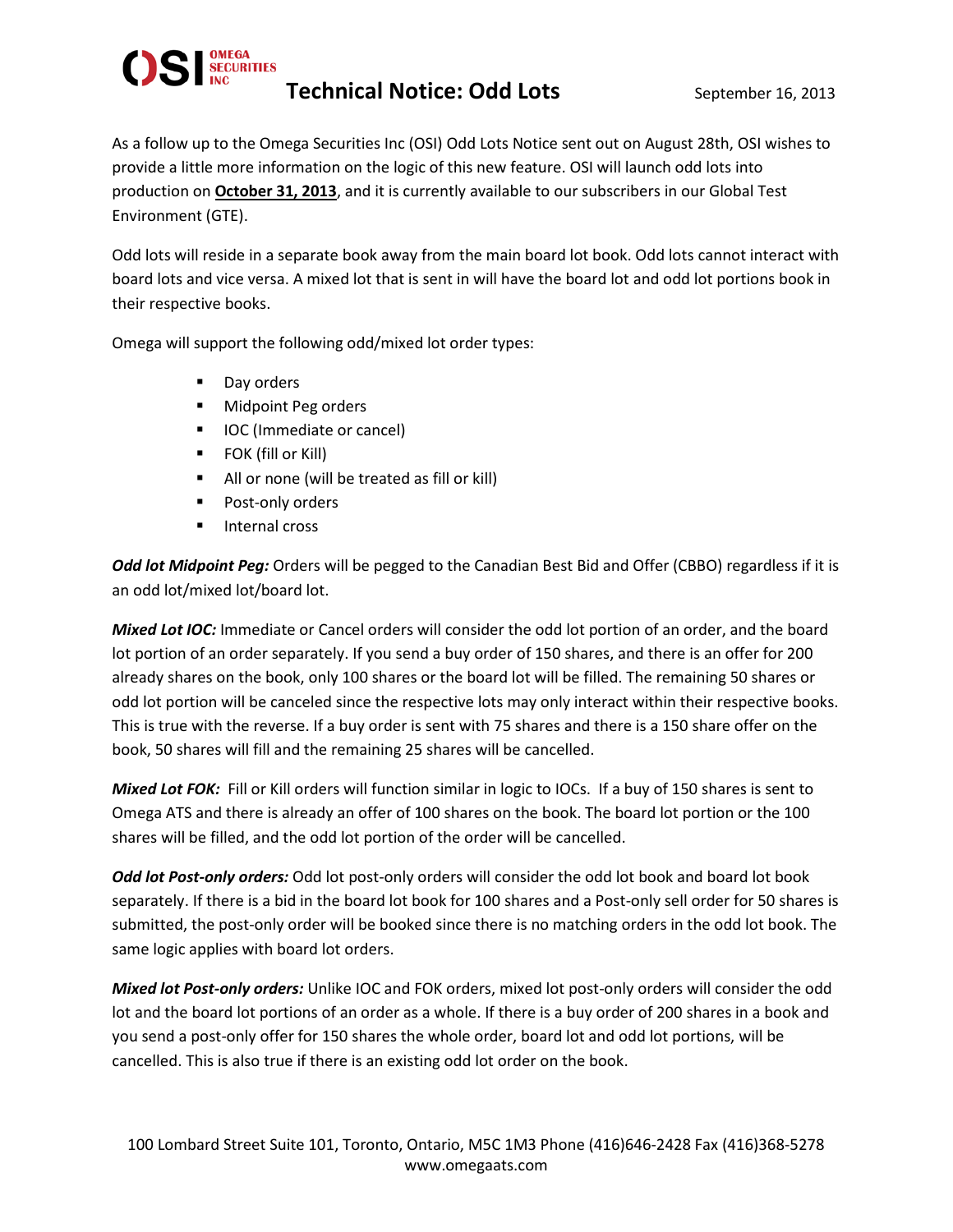

## **Order Protection Rule (OPR):**

Odd lot orders will not be protected by the Order Protection Rule as they do not contribute to the CBBO.

Mixed lot orders will be protected by the Order Protection rule since they will contain a board lot portion. When a mixed lot order will be OPR re-priced, both the board lot and odd lot portions will be re-priced together. If the board lot portion of a mixed lot order will be completely filled prior to posting, the remaining odd lot order will no longer be OPR protected and will be posted at the best bid or offer price on the far side.

#### **Quantity change and priority:**

Omega will consider board lots and odd lots separately for quantity changes.

Decreasing the quantity of a board will not affect the priority of any order.

Increasing the quantity of a board lot will cause the order to lose priority.

Making any modifications to the odd lot portion of an order will cause the order to lose priority. Board lot portions of a mixed lot order will lose priority as well.

No additional tags are necessary to send an odd lot order to Omega. Simply use tag 38 (order quantity) with an odd lot/mixed lot quantity.

#### **Market Data**

Odd lots will be disseminated via the regular market data feed.

#### **What this means for you**

Consumers of our market data will need to filter out the odd lots and the odd lot portions of a mixed lot from our market data feed. Odd lots do not contribute to the CBBO and should not be considered for the purpose of maintaining a book. **This is a mandatory change for users of market data.** If this change is not made, odd lots will be considered to be part of the CBBO and will cause issues for your market data feed.

*Example:*

#### **Odd Lot Order and Execution**

When an order with an odd lot is sent via the market data feed, the quote and executions should be filtered into the odd lot book.

F 18B 50ALB 700000 1 T48288 M810 E 18 50 7 1

100 Lombard Street Suite 101, Toronto, Ontario, M5C 1M3 Phone (416)646-2428 Fax (416)368-5278 www.omegaats.com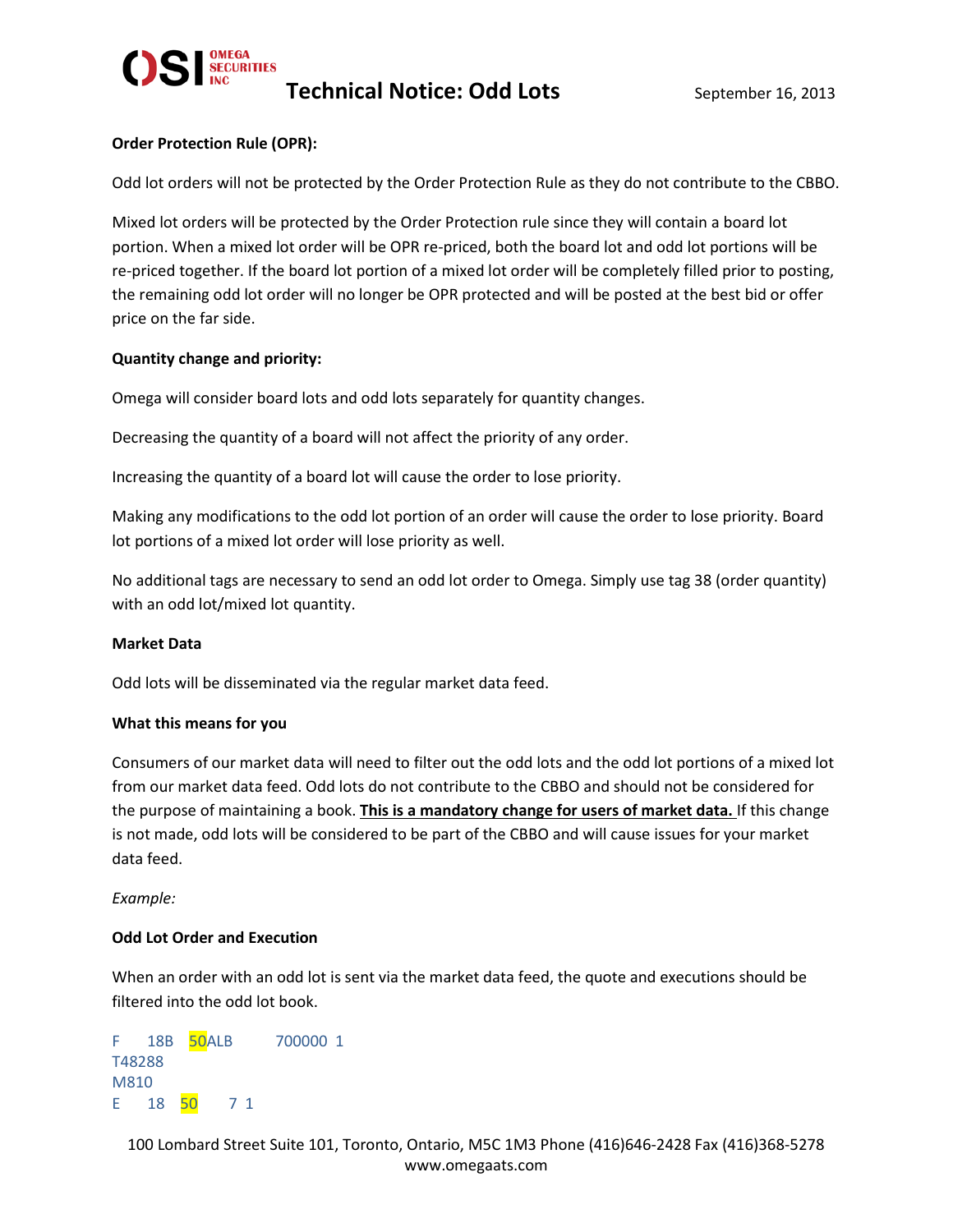

## **Mixed Lot Order and Execution**

When a mixed lot quote is sent via the market data feed, the quote and executions for the odd lot portion should be filtered into the odd lot book. In this case, feed handlers should recognize the 50 shares as an odd lot portion and 300 shares as the board lot portion, and the execution for 50 shares as an odd lot execution. Mixed lot executions will always be split into separate board lot and odd lot executions.

```
M812
F 20B 350AAV 700000 1
T48290
M812
E 20 100 8 1
E 20 50 9 1
F 21S 20AAV 700000 1
```
## **Order Entry**

Odd lots can be sent via your normal order entry sessions. Our system will automatically recognize odd lot and mixed lot orders.

## **What this means for you**

If your gateway does not prevent odd lots or mixed lots from being submitted, there will be no changes necessary.

*Example:*

## **Odd Lot**

Odd lot buy order for 50 shares posted to book

```
21=1 55=ALB 59=0 54=1 60=20130911-17:24:47 38=50 40=2 44=70.000 76=200 6751=TRADER01 
6820=N 37=20130911-18 11=Order11604 17=001A18 20=0 150=0 39=0 151=50 14=0 6=0.000 31=0.000 
32=0 58=New Order ACK
```
Active odd lot sell order for 50 shares to remove liquidity

21=1 55=ALB 59=0 54=2 60=20130911-17:24:48 38=50 40=2 44=70.000 76=201 6751=TRADER01 6820=N 37=20130911-19 11=Order11605 17=002A19 20=0 150=0 39=0 151=50 14=0 6=0.000 31=0.000 32=0 58=New Order ACK

Odd lot execution for sell 50 shares

100 Lombard Street Suite 101, Toronto, Ontario, M5C 1M3 Phone (416)646-2428 Fax (416)368-5278 www.omegaats.com